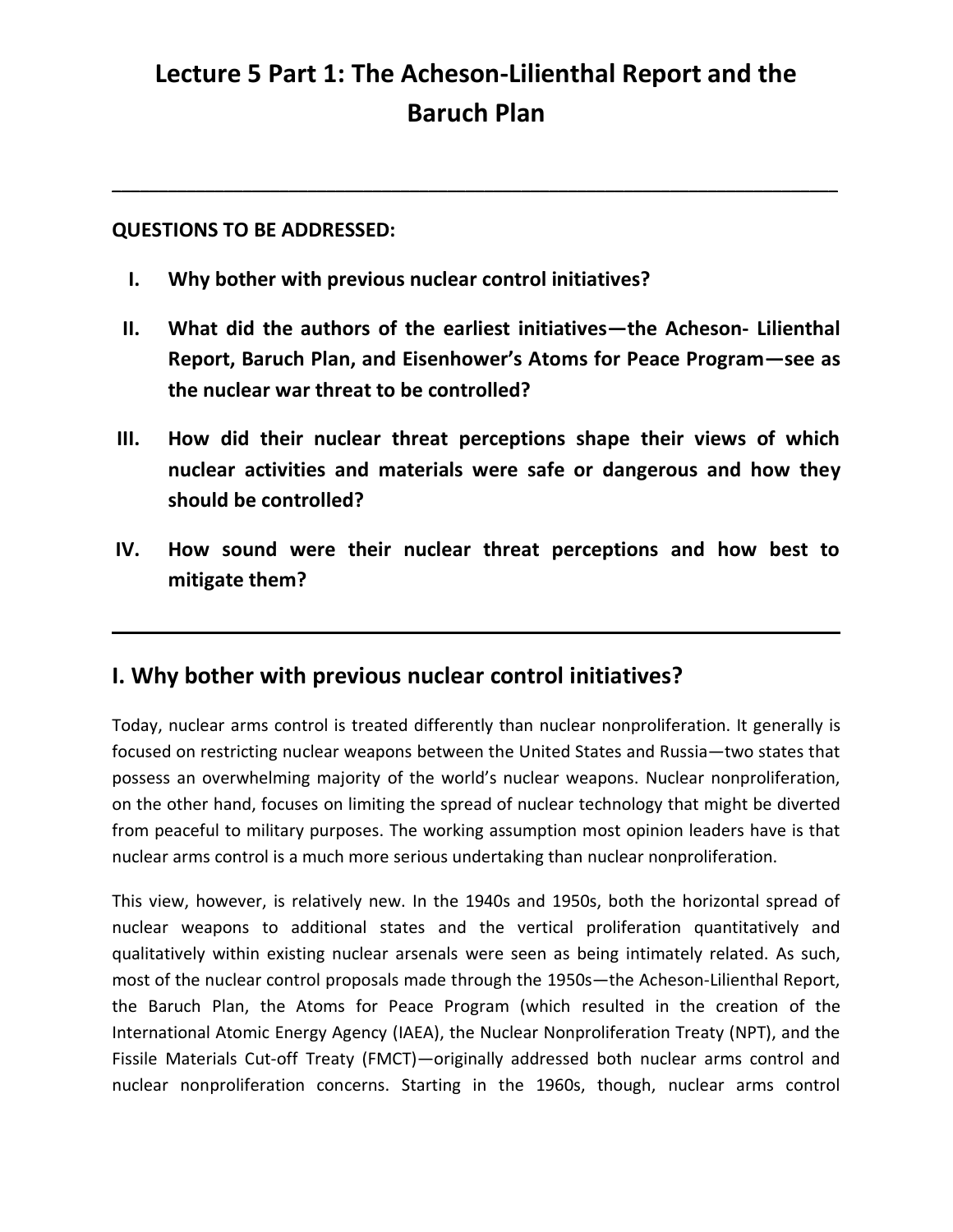increasingly became a separate endeavor from nuclear nonproliferation. Nuclear arms control talks limiting the testing of nuclear weapons, missile defenses, and nuclear delivery systems were negotiated mostly with the Soviets. These negotiations were distinct from and given a higher political profile than efforts to reduce the further spread of nuclear weapons-related technologies (e.g., the Nuclear Suppliers Group, the Missile Technology Control Regime, NPT Review Conferences, etc.).

With the nuclear challenges states like Iran and North Korea are now posing, though, the relative importance of horizontal nuclear proliferation is increasing. Also, civilian nuclear agreements that the United States has reached with India, China, Japan, and South Korea and may negotiate with states such as Saudi Arabia<sup>1</sup>, raise fundamental military and security alliance relations issues. Finally, with the increased nuclear capabilities of China, India, Pakistan, Israel, nuclear arms control that only focuses only on the United States and with Russia is increasingly incomplete. Because of this, the links between vertical arms control, international security, and efforts to stem horizontal nuclear proliferation are increasing.

All of this suggests the utility of understanding earlier attempts at international control of nuclear energy with an eye to how sound these previous, more comprehensive attempts at control were. Understanding how well or poorly they performed, however, is difficult. The reason why is simple; All nuclear control initiatives are designed to prevent nuclear crises but explaining why something did not happen is always rebuttable. Many proposed initiatives, moreover, were never adopted.

There is, however, a work around. This is afforded by clarifying what the strategic assumptions were behind each nuclear control initiative. What future nuclear threat did its authors think was most likely? How sound were these views? How did they propose to reduce the probability of such dangers? How sound were their proposals? What did they believe needed to be controlled and why? What did each believe was dangerous or safe, and why?

If the answers they gave were unsound, it would suggest that the authors did not really understand the character of the problem they faced. Get the problem wrong, and the answer you come up with is unlikely to solve anything and could very well compound the real problem

<sup>1.</sup> For more on the risks of a potential U.S.-Saudi civilian nuclear agreement, see, e.g., Victor Gilinsky and Henry Sokolski, "Don't Give Saudi Arabia an Easy Path to Nukes," *Foreign Policy*, March 1, 2018, http://foreignpolicy.com/2018/03/01/dont-give-saudi-arabia-an-easy-path-to-nukes/.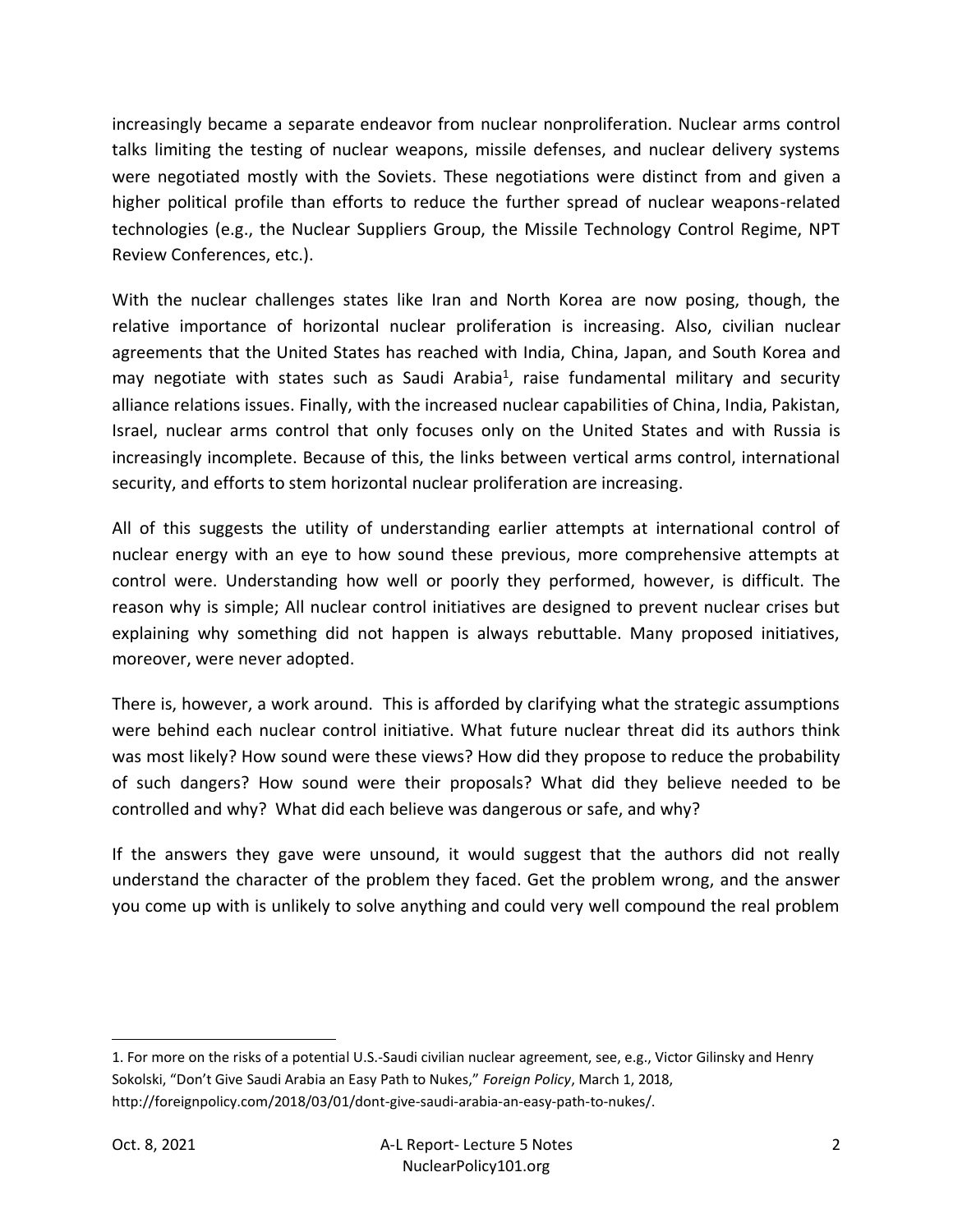by controlling for the wrong thing or controlling against what mattered in too tight or too loose a fashion. Assessing these earlier calls can help us assess our own efforts today.<sup>2</sup>

We will attempt to answer all of these questions in the next three chapters and show how they clarify the key nuclear control initiatives launched since the end of the Second World War. Three of the earliest and most important of these initiatives were 1. the Acheson-Lilienthal Report on the International Control of Atomic Energy and the United Nations (UN) proposal that tracked this report's recommendations, the Baruch Plan; 2. Eisenhower's Atoms for Peace Program and the International Atomic Energy Agency, which Eisenhower's program called for; 3. and the Nuclear Nonproliferation Treaty (NPT).

### **The Acheson-Lilienthal Report and the Baruch Plan**

**II. What did the authors of the earliest initiatives—the Acheson-Lilienthal Report and Baruch Plan—see as the nuclear war threat to be controlled?**



**Figure 1: Bombing of Hiroshima**

The first attempt at international control of nuclear energy was outlined by the Acheson-Lilienthal Report and formally delivered to the UN General Assembly in 1946 by Bernard Baruch in what is now known as the Baruch Plan.

In 1946, the nuclear threat U.S. officials feared was nothing less than the destruction of civilization. Hiroshima and Nagasaki were poster children for

the world's possible unfolding.<sup>3</sup> If a hostile state (read Russia) ever got nuclear weapons, U.S. officials assumed Moscow could attack at any time and, if it did, U.S. air defenses would prove wanting (one bomber or, later, one missile, would always get through). Strikes naturally would focus on the largest cities; the aggressor would always win.

2. More on this point can be found in the first chapter of Henry Sokolski, *The Best of Intentions: America's Campaign against Strategic Weapons Proliferation* (Westport, CT: Praeger Publishers, 2001), 1-12.

3. For more on how Hiroshima, Nagasaki, and the Atomic bomb was viewed in popular culture, see, e.g., Paul Boyer, *By the Bomb's Early Light: American Thought and Culture at the Dawn of the Atomic Age* (New York: Pantheon Books, 1985), 27-106.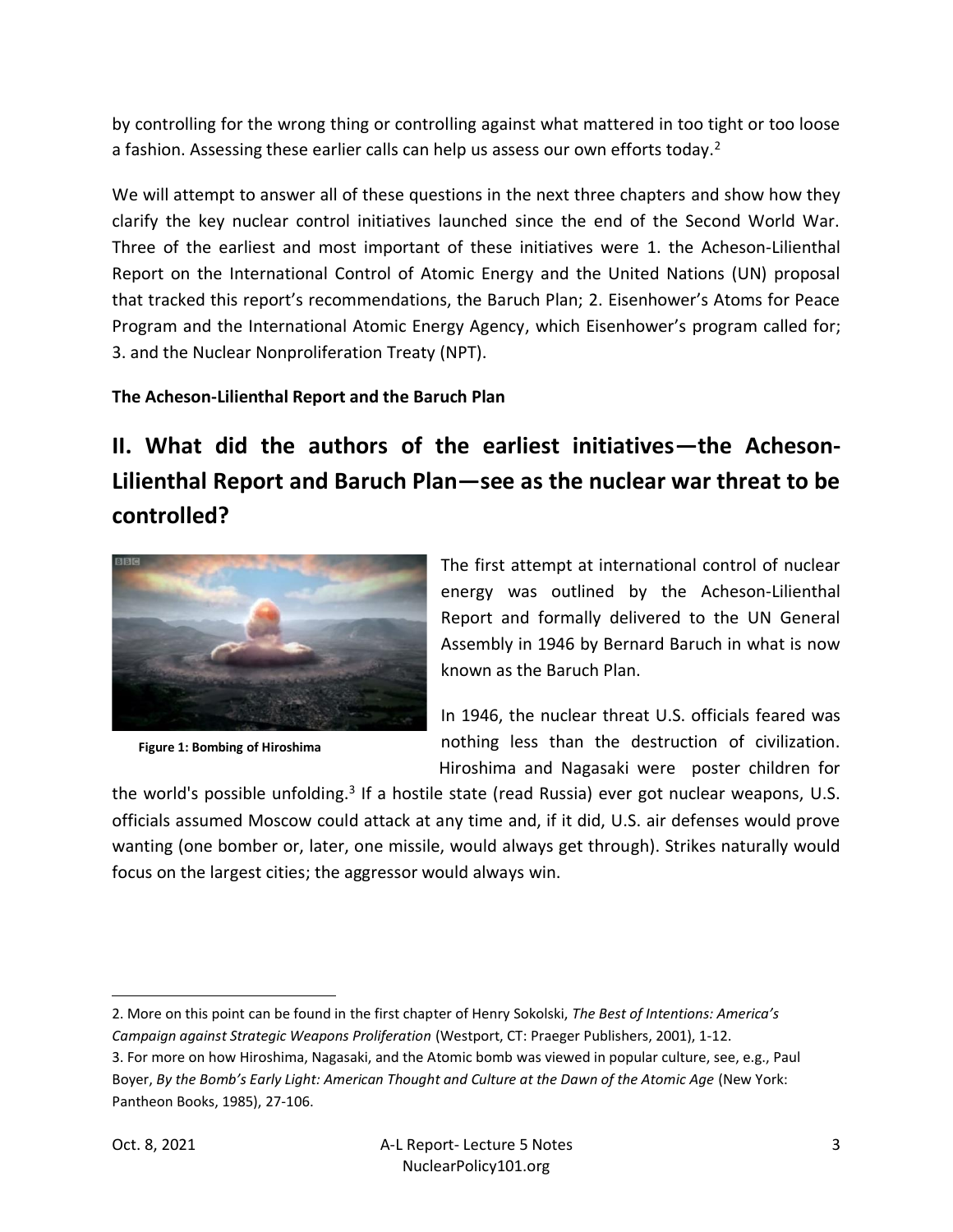Laboratory report, known as the Jeffries Report, by Zay Jefferies,<sup>6</sup> which Figure 2: Zay Jefferies These points were made in two reports by key scientists working on the Manhattan Project. One was the Franck Report, which was intended for the Secretary of War.<sup>4</sup> Dr. Franck headed the chemical division of the Metallurgical Laboratory at Chicago and chaired a secret panel of scientists who advised Washington in 1945 not to bomb Japan but instead keep the bomb secret or conduct a demonstration shot. The report emphasized that *"in no other type of warfare does the advantage lie so heavily with the aggressor*."<sup>5</sup> Meanwhile, a separate Metallurgical was submitted to key managers of the Manhattan Project several months earlier, made the same point with an analogy that seemed compelling:



A nation or even a political group, given the opportunity to start aggression by a sudden use of nuclear destruction devices will be able to unleash a 'blitzkrieg' infinitely more terrifying than that of 1939–40. A sudden blow of this kind might literally wipe out even the largest nation—or at least all of its production centers—and decide the issue on the first day of the war. If two people are in a room of 100 by 100 feet and have no weapons except their bare fists, the attacker has only a slight advantage over his opponent. But if each of them has a machine gun in his hand the attacker is sure to be victorious…with the production of nuclear bombs...the world situation approaches that of two men with machine guns in a 100 by 100 foot room.<sup>7</sup>



Both reports recommended international control and ownership of all nuclear plants and materials as the only way to avoid the worst. This recommendation, in turn, was adopted in an agreed declaration by the leaders of the key states cooperating in the Manhattan Project—the United States, United **Figure 3: Harry Truman, Clement**  the only wa

Kingdom, and Canada—on November 15, 1945. This declaration noted that against nuclear weapons, there could be no defense and that the future of civilization required nothing less than the international control of nuclear energy and the prevention of war. The declaration was serious. To secure such restraints, President Truman commissioned the top figures in the Manhattan Project to report on how best to go about international control of nuclear energy.

<sup>4</sup>. See J. Franck, et al., "The Franck Report," reprinted in Alice Kimball Smith, *A Peril and a Hope* (Chicago: University of Chicago Press, 1965), 560-565.

<sup>5.</sup> Ibid., p. 563.

<sup>6</sup>. Zay Jefferies, et al., "Prospectus on Nucleonics (The Jeffries Report)," reprinted in Alice Kimball Smith, *A Peril and a Hope,* 539-559.

<sup>7.</sup> Ibid., 552.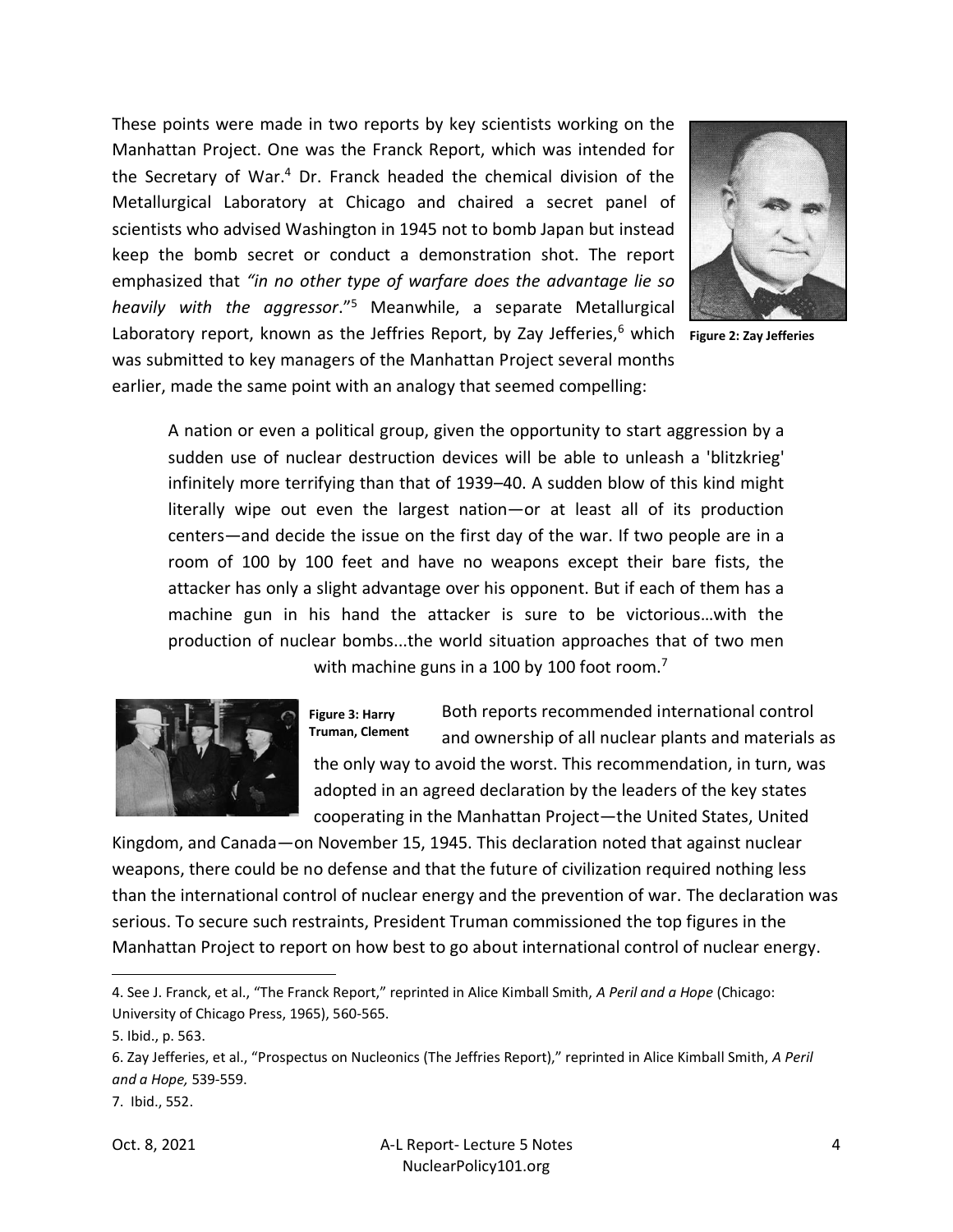This effort is known by its most prominent report panelists: Dean Acheson, then-Undersecretary of State, serving as the panel's chairman and who later became Secretary of State, and David Lilienthal, chairman of the Tennessee Valley Authority—the entity that supplied electricity to the Manhattan Project. $8$  The key author of this review was J. Robert Oppenheimer, the guiding scientific light of the Manhattan Project and of the laboratory at Los Alamos.





**Figure 4: Dean Acheson Figure 5: David E. Lilienthal** 

The assumption that the aggressor would always win featured prominently in this review as did that city centers were the primary target. The report viewed nuclear weapons as being revolutionary, "particularly as weapons of strategic bombardment aimed at the destruction of enemy cities and the eradication of their populations." It also asserted that "there can be no adequate military defense against atomic weapons." Finally, the report asserted that the uncontrolled development of nuclear energy "would not only intensify the ferocity of warfare, but might directly contribute to the outbreak of war." <sup>9</sup>

The UN proposal, known as the Baruch Plan, which was filed for the United States by Barnard Baruch, a prominent and politically active financier, captured this view succinctly: Nuclear

<sup>8.</sup> *The Acheson-Lilienthal Report: Report on the International Control of Atomic Energy* (Washington, DC: U.S. Government Printing Office, 1946), http://www.learnworld.com/ZNW/LWText.Acheson-Lilienthal.html. 9. Ibid., 1-2.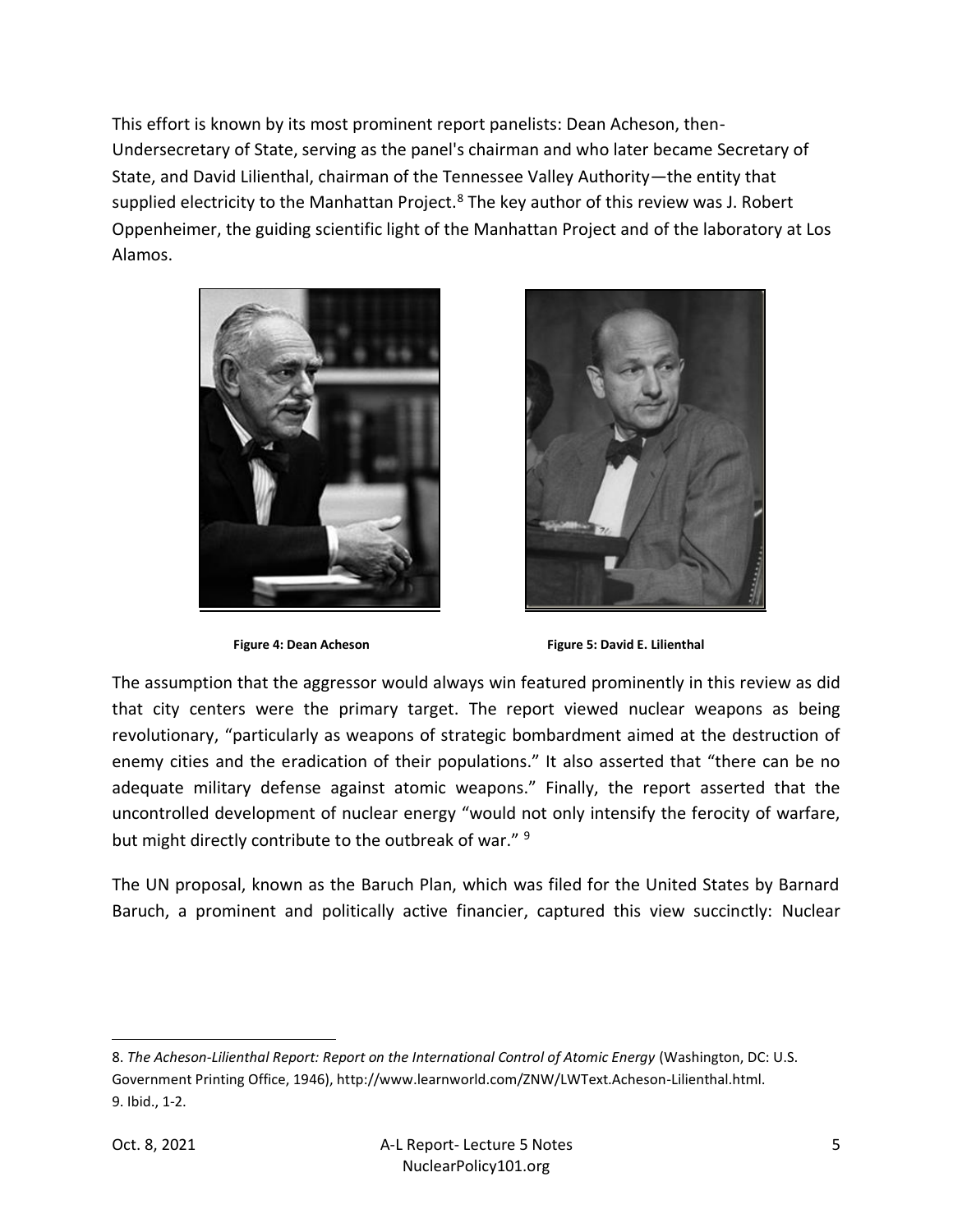weapons, Baruch argued, forced a choice between "the quick and the dead."<sup>10</sup> This seemed all the more certain if, as expected, Russia acquired these weapons.

As noted earlier in the discussion of nuclear deterrence, this view is rebuttable. In fact, striking first may not assure ultimate victory in nuclear war unless one can be certain that the targeted party cannot strike back. Thus, striking an opponent's strategic forces should get priority over striking population, and, to varying degrees, passive and active defenses are possible to protect these forces against being knocked out. Such defenses and the ability to strike back would complicate and possibly deter surprise nuclear aggressor attacks. With sufficient defenses, one might even survive a first strike. Nuclear weapons made wars potentially much more destructive. It is hardly clear, however, that their use in every case would necessarily destroy all of civilization or demand the creation of international government.

# **III. How did their nuclear threat perceptions shape their views of which nuclear activities and materials were safe or dangerous and how they should be controlled?**

The authors of Acheson-Lilienthal and the Baruch Plan, however, did not accept these rebuttals. Because they assumed that the aggressor would always win, that there was no defense, and that the survival of civilization hung in the balance, the controls they recommended were comprehensive and quite strict. Unfortunately, they proved to be too demanding for the Soviets to accept. They also exaggerated the threat that nuclear weapons actually posed. Nonetheless, a good portion of the report's key recommendations are worth reflecting upon today.

Among their recommendations was an insistence that a clear distinction be made between "safe" nuclear activities and materials and "dangerous" ones. Safe nuclear activities and materials were ones so distant from bomb making that nations could possess them and occasional international inspections alone could assure that no worrisome military diversions could be completed without setting off alarm bells well before any bombs were built. Dangerous nuclear activities and materials, on the other hand, were so coeval with bomb making that the Acheson-Lilienthal panel recommended that no nation be allowed to own

<sup>10.</sup> Bernard Baruch, *The Baruch Plan*, presented to the United Nations Atomic Energy Commission, June 14, 1946, http://nuclearfiles.org/menu/key-issues/nuclear-weapons/issues/arms-control-disarmament/baruch-plan\_1946- 06-14.htm.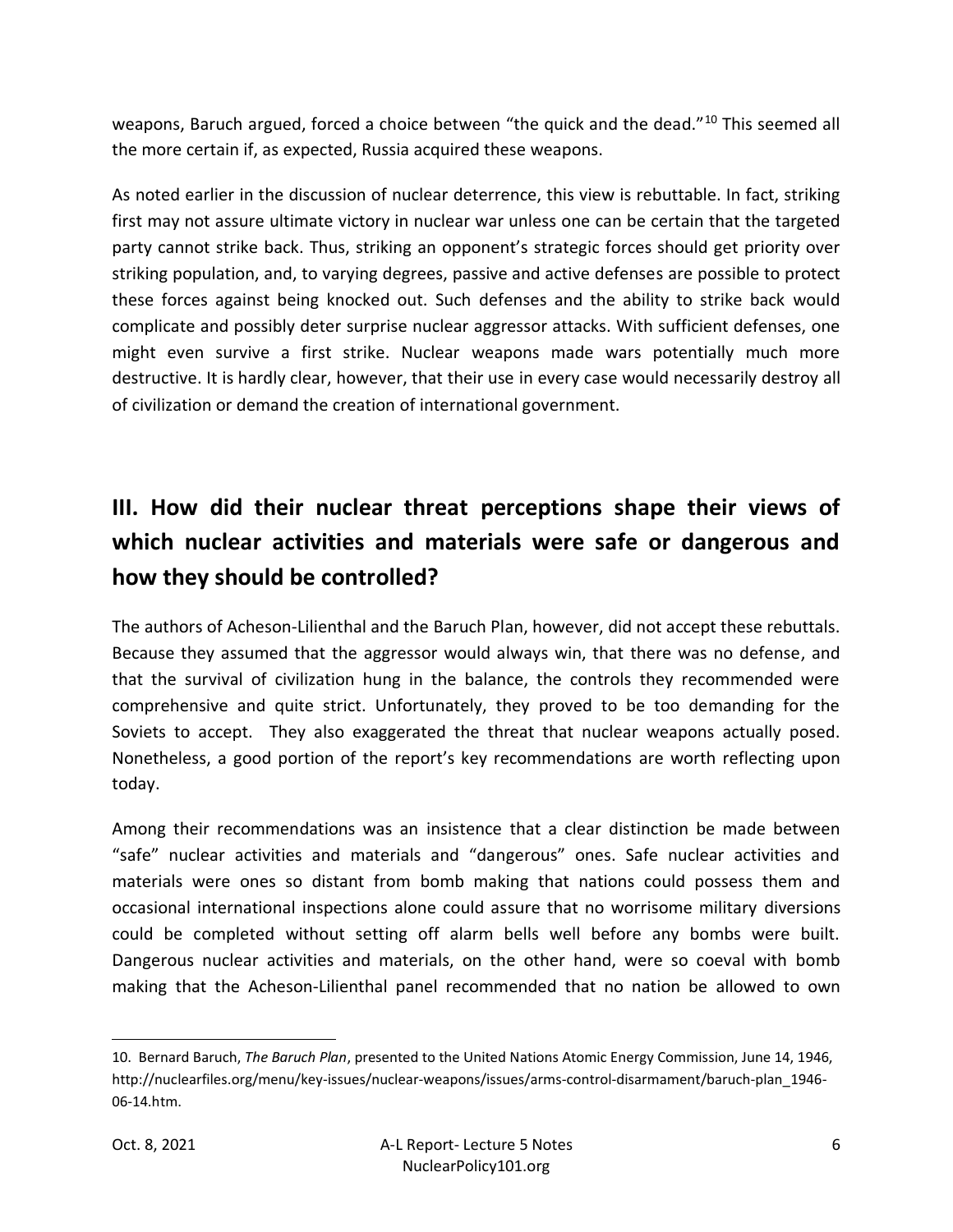them.<sup>11</sup> The report made it clear that all dangerous nuclear activities and materials had to be placed under international ownership:

Take the case of a controlled reactor, a power pile, producing plutonium. Assume an international agreement barring use of the plutonium in a bomb, but permitting use of the pile for heat or power. No system of inspection, we have concluded, could afford any reasonable security against diversion of such materials to the purposes of war. If nations may engage in this dangerous field, and only national good faith and international policing stand in the way, *the very existence of the prohibition* against the use of such piles to produce fissionable material suitable for bombs would tend to stimulate and encourage surreptitious evasions. This danger in the situation is attributable to the fact that this potentially hazardous activity is carried on by nations or their citizens.<sup>12</sup>

The report made a similar case regarding the mining of uranium. If prospecting for uranium was allowed, it difficult to discern if the ore was being mined to fuel peaceful reactors or military production machines or to be used as feed for enrichment to make bombs. To reduce these uncertainties to "manageable proportions," the report argued that no nation should be allowed to mine or possess uranium, that only an international nuclear authority should be allowed to do so:

For then it would be true that not the purpose of those who mine or possess uranium ore but the mere fact of their mining or possessing it becomes illegal, and national violation is an unambiguous danger signal of warlike purposes. The very opening of a mine by anyone other than the international agency is a "red light" without more.<sup>13</sup>

Thus, the report recommended that all dangerous materials and activities be owned or operated by a new international body the UN would have to create, the International Atomic Energy Authority.

## *What did the Acheson-Lilienthal Report believe were dangerous nuclear activities and materials?*

<sup>11.</sup> For a more recent argument about the difficulty of separating 'safe' from 'dangerous' nuclear activities, see Albert Wohlstetter, et al., "On Keeping "Dangerous" Activities in Check." in *Swords from Plowshares: The Military Potential of Civilian-Nuclear Energy* (Chicago: University of Chicago Press, 1979), 47-70.

<sup>12.</sup> See The Acheson-Lilienthal Report, 21.

<sup>13,</sup> Ibid, 22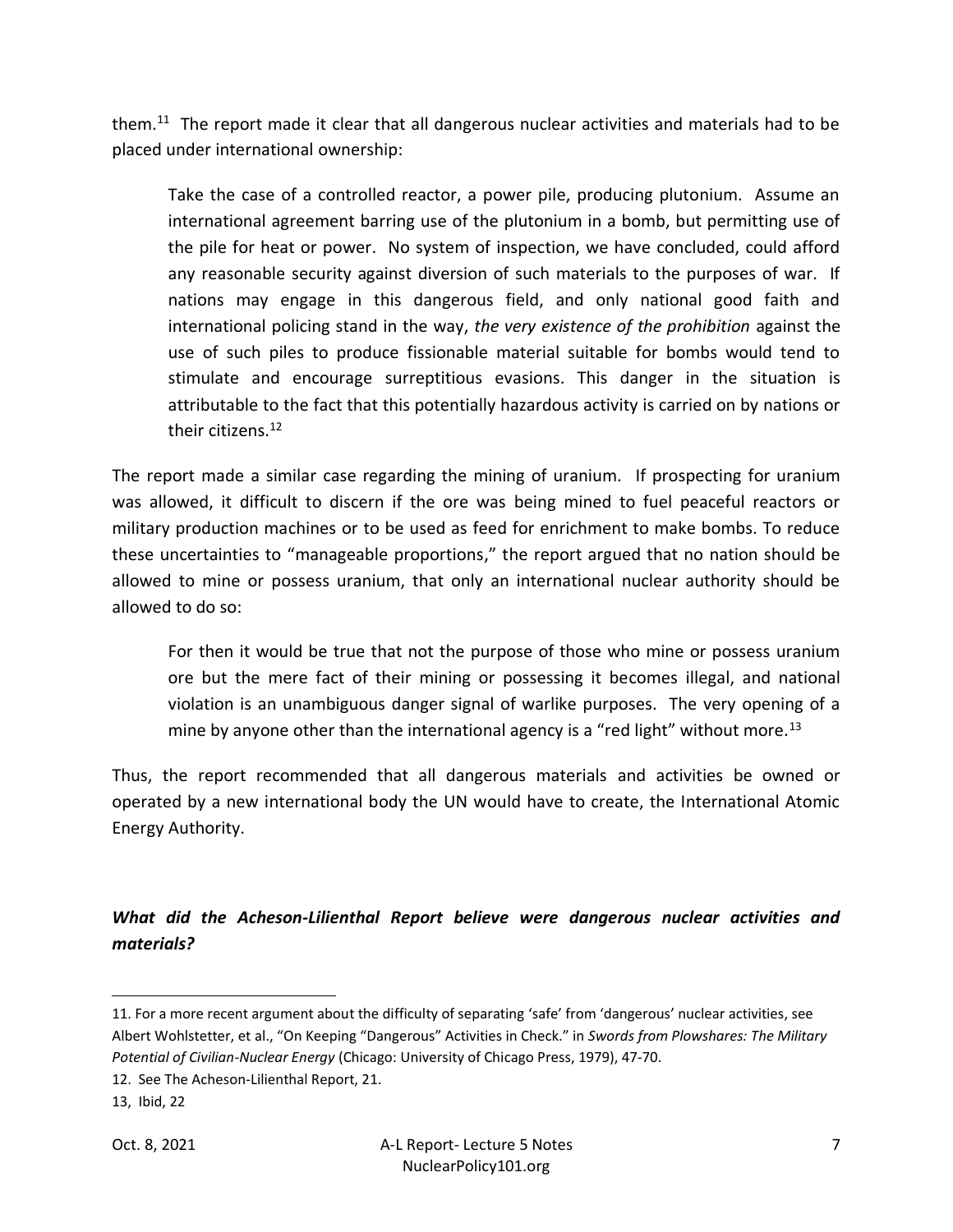1. **Uranium mining**: In 1946, uranium was thought to be extremely scarce. Because of this, the mining or processing of uranium ore was assumed to be an activity that would be easy to control. Since no nuclear activity, peaceful or martial, would be possible without access to this ore, the panel recommended international ownership and control of uranium mining. Any country found mining its own uranium would immediately be found in violation of the proposed control regime.



**Figure 6: Uranium Mining**

2. **Nuclear fuel-making plants**: The report determined that enriching uranium, chemically separating plutonium from spent reactor fuel, or operating facilities that processed or fabricated these materials could bring a state to the very brink of bomb making.



**Figure 7: Iranian President Mahmoud Ahmadinejad Visits the Natanz Uranium Enrichment Facilities**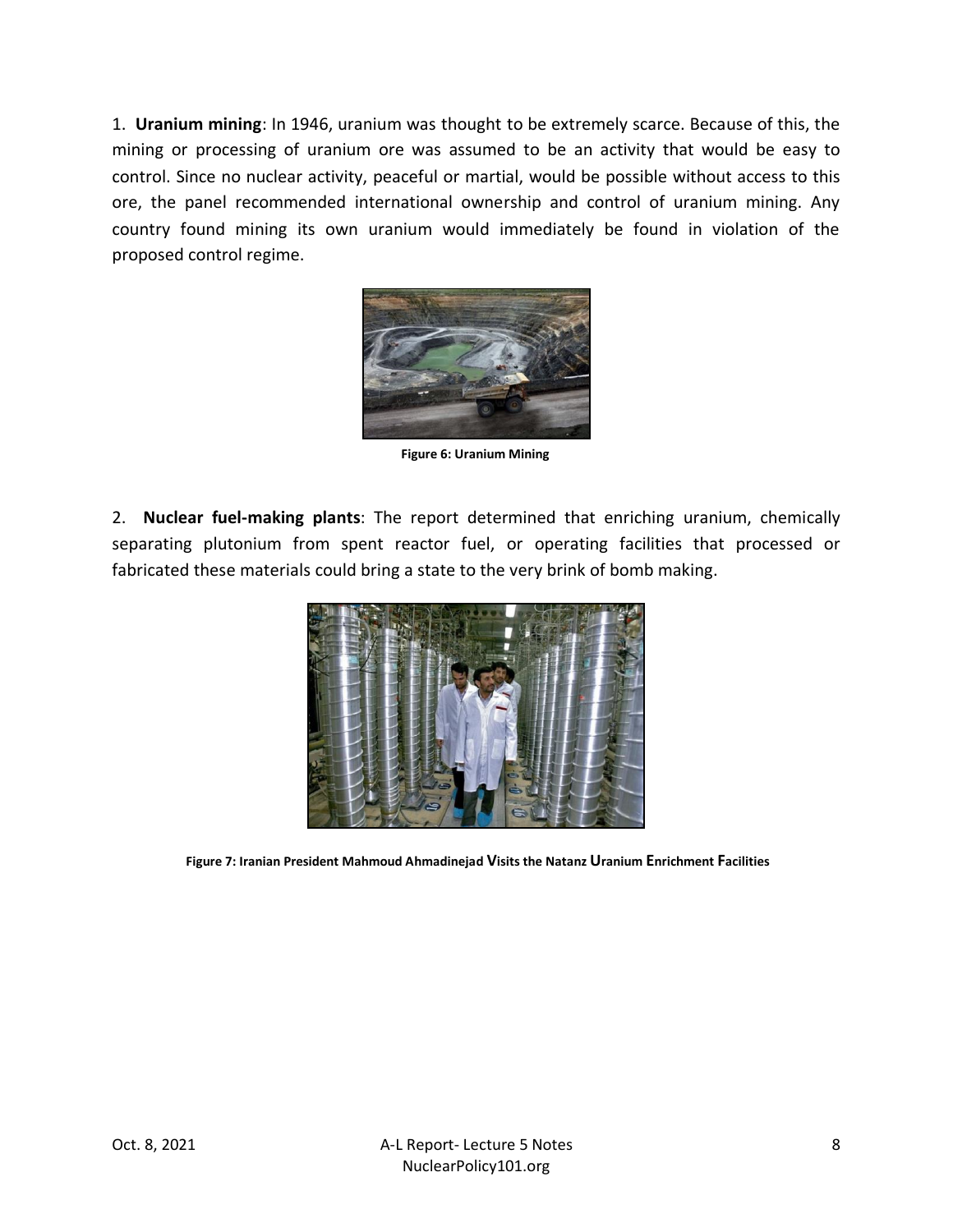3. **Nuclear weapons explosive materials**: These could be used directly to make nuclear weapons cores, i.e., plutonium and highly enriched uranium.



**Figure 8: Worker Handling Plutonium**

4. **Reactors optimized to make plutonium**: These included graphite or heavy water-moderated production reactors or fast reactors, which could easily be optimized to make plutonium for bombs.



**Figure 9: Super Phenix, Breeder Reactor, France**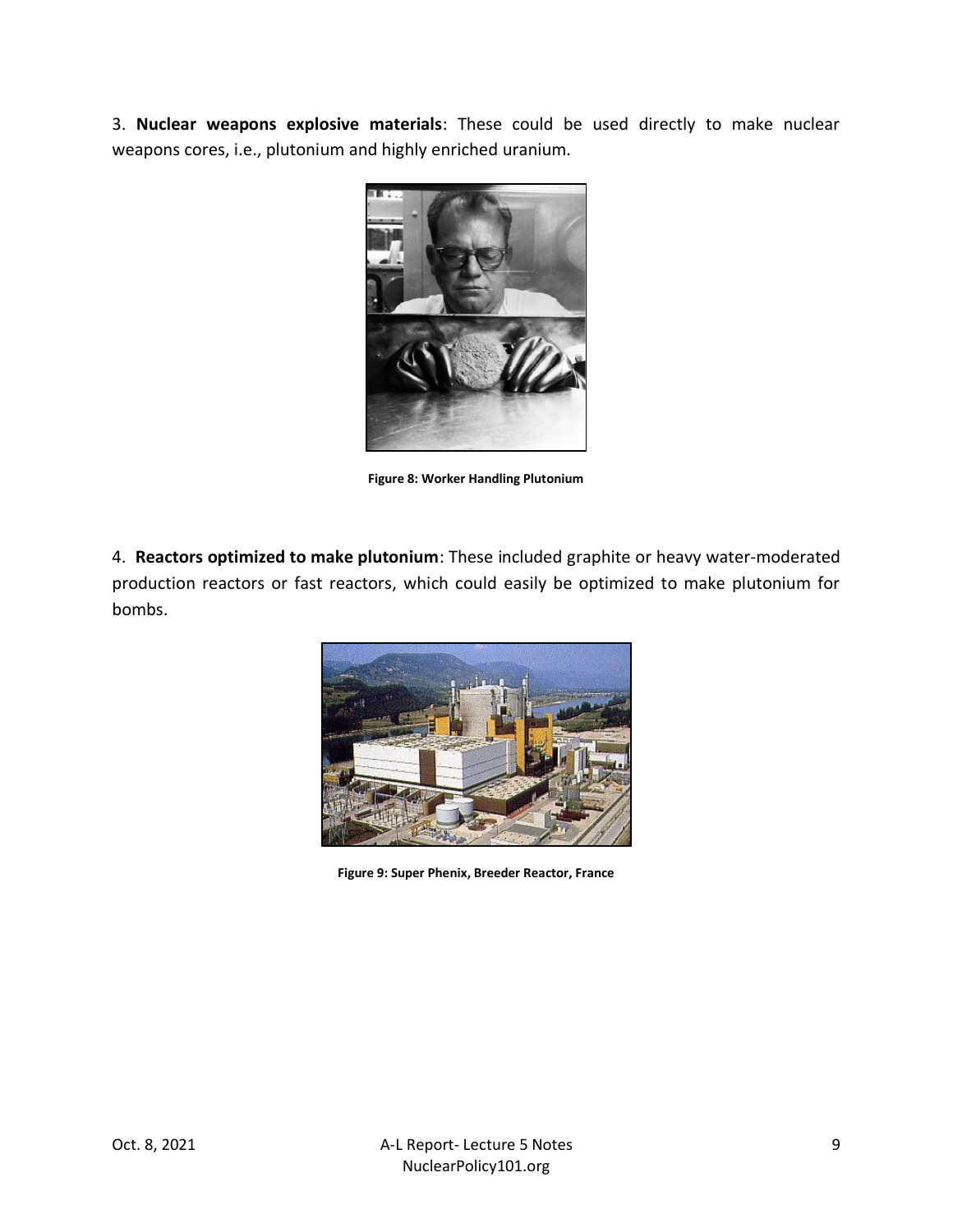5. **Nuclear weapons research and development related activities**: The report identified both as being dangerous nuclear activities.



**Figure 10: Explosive Lenses Arranged in Soccer Ball Shape**

### *What did the report consider to be safe activities and materials?*

1. **Small research reactors producing isotopes for medical, agricultural, and industrial purposes:** These reactors, the report noted, could be built so they could not make a bomb's worth of plutonium except over a very long period of time, e.g., a decade or more. Periodic inspections could easily spot a diversion well before any bomb could be built.



MIT Research Reactor

2. **"Denatured" nuclear materials, e.g., low enriched uranium and natural uranium**: These materials cannot be used to make bombs unless they were "enriched" with gaseous diffusion enrichment plants. These plants, though, would take at least a year to build and would take nearly an additional year of operation to produce their first gram of weapons-grade uranium. As a practical matter, these plants, their operation, and their construction could not be hidden. So while the report viewed uranium mining and enrichment



Oct. 8, 2021 **A-L Report- Lecture 5 Notes** NuclearPolicy101.org

**Figure 12: Nuclear Fuel Assembly**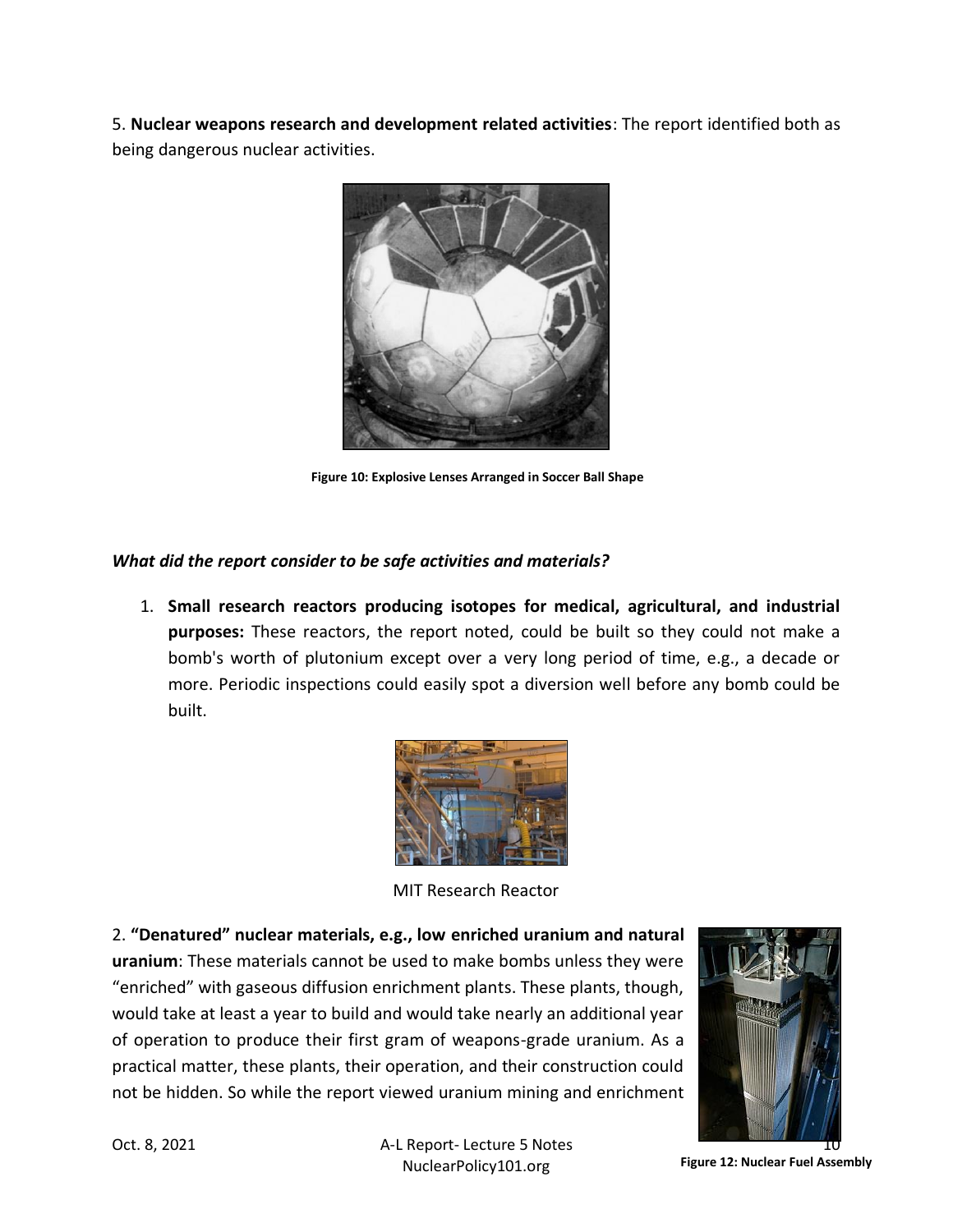as being dangerous activities, the report viewed the uranium and low enriched uranium that these dangerous activities produced to  $-$  be "safe" materials.

#### *How did the report categorize power reactors?*

Initially, the Acheson-Lilienthal Report listed power reactors that burned "denatured" fissile material as being sufficiently safe to allow for national versus international ownership. This conclusion rested on the notion that the low or unenriched uranium used to fuel these reactors lacked sufficient fissile U235 to be fashioned into a bomb. It also presumed that the plutonium the power reactors produced would have so many undesirable isotopic "denaturants" (Pu 240 and Pu 242) it too would be unusable to make weapons.

After the report's March publication, however, the report's science advisors worried that the report had made too much of denaturing. In a follow-on press release dated April 9, 1946, they

warned that denaturing, in fact, should not be relied upon as an absolute barrier to the bomb.

What the report referred as "denaturants" included the normal build-up of plutonium isotopes 240 and 242 in reactors optimized to produce economic amounts of electricity. The report distinguished these plants from military production reactors optimized to produce plutonium 239 and 241.



**Figure 13: Sequoyah, Units 1 & 2**

As noted earlier, isotopes of plutonium found in up to 40 percent of the plutonium normally produced in power reactors (and known as "reactor-grade plutonium") are far more prone to spontaneously emit neutrons and heat than the odd isotopes of plutonium  $-$  plutonium 239 and plutonium 241. Plutonium 240 and plutonium 242 also increase heat management issues and the likelihood of undesirable preignition in weapons designs as primitive as the bomb dropped on Nagasaki..

As for uranium, the report's authors assumed that it was so scarce that the only way a power reactor industry could emerge was if natural or fertile uranium (U238) blanketed the reactor core so it could be transmuted into plutonium, which could be chemically separated out and fashioned into fresh fuel to power other power reactors. Initially, the authors of the report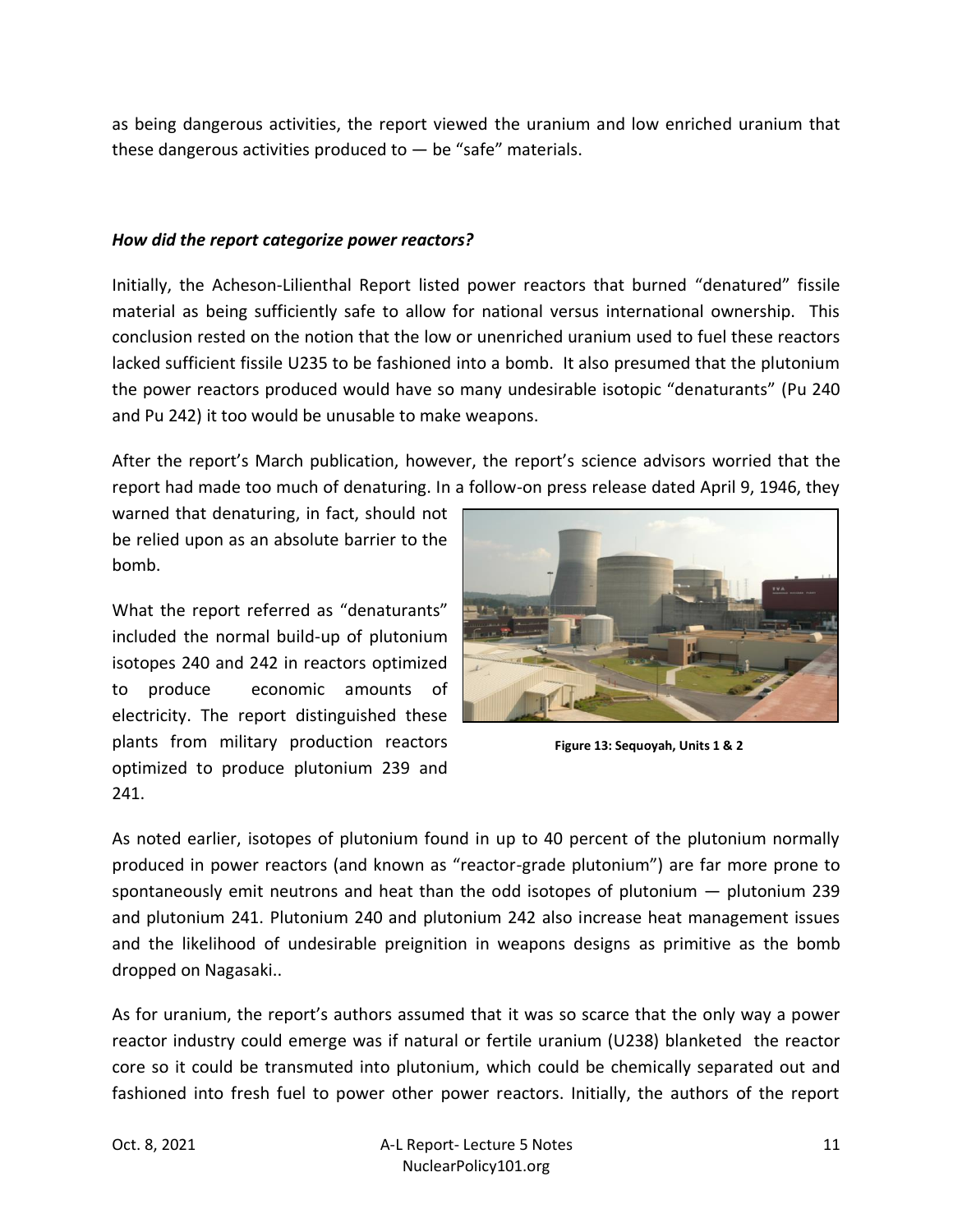thought that this plutonium would contain enough Pu-240 and Pu-242 "denaturants" to render it and the power reactors that produced it of no use to make bombs.

Yet, even in 1946, several of the scientists advising the Acheson-Lilienthal Report knew that "denatured" uranium or plutonium could not assure safety against military use. In the case of low enriched and natural uranium, they knew this material could be enriched further to weapons grade. Building and operating enrichment plants could take time, but it could be done. As they explained in their April press release:

… In every case denaturing is accomplished by adding to the explosive an isotope, which has the same chemical properties. These isotopes cannot be separated by ordinary chemical means. The separation requires plants of the same general type as our plants at Oak Ridge, though not of the same magnitude. The construction of such plants and the use of such plants to process enough material for a significant number of atomic bombs would probably require not less than one nor more than three years. Even if such plants are in existence and ready to operate some months must elapse before bomb production is significant. But unless there is reasonable assurance that such plants do not exist *it would be unwise to rely on denaturing to insure an interval of as much as a year.<sup>14</sup>*

They also knew that the preignition problems posed by Pu-240 and Pu-242 in reactor-grade plutonium might be overcome with weapons designs enhancements (e.g., as hollow cores and levitated pits, concepts that were proposed before the Trinity Shot but considered to be too risky to try out in the first bombs to be used against Japan). These design enhancements were actually proven in nuclear tests conducted in the late 1940s. As a result, these experts demanded that a press release be issued stating that denaturing could not be relied upon to prevent nuclear weapons from being built.<sup>15</sup> As they noted :

The Report does not contend nor is it in fact true, that a system of control based solely on denaturing could provide adequate safety...In some cases denaturing will not completely preclude making atomic weapons...Further technical information will be required, as will also a much more complete experience of the peacetime uses of atomic energy and its economics, before precise estimates of the value of denaturing can be formulated…Denaturing, though valuable in

<sup>14.</sup> U.S. Department of State. Press Release No. 235 (April 9, 1946),

http://www.learnworld.com/ZNW/LWText.Acheson-Lilienthal.html#release 15. Ibid.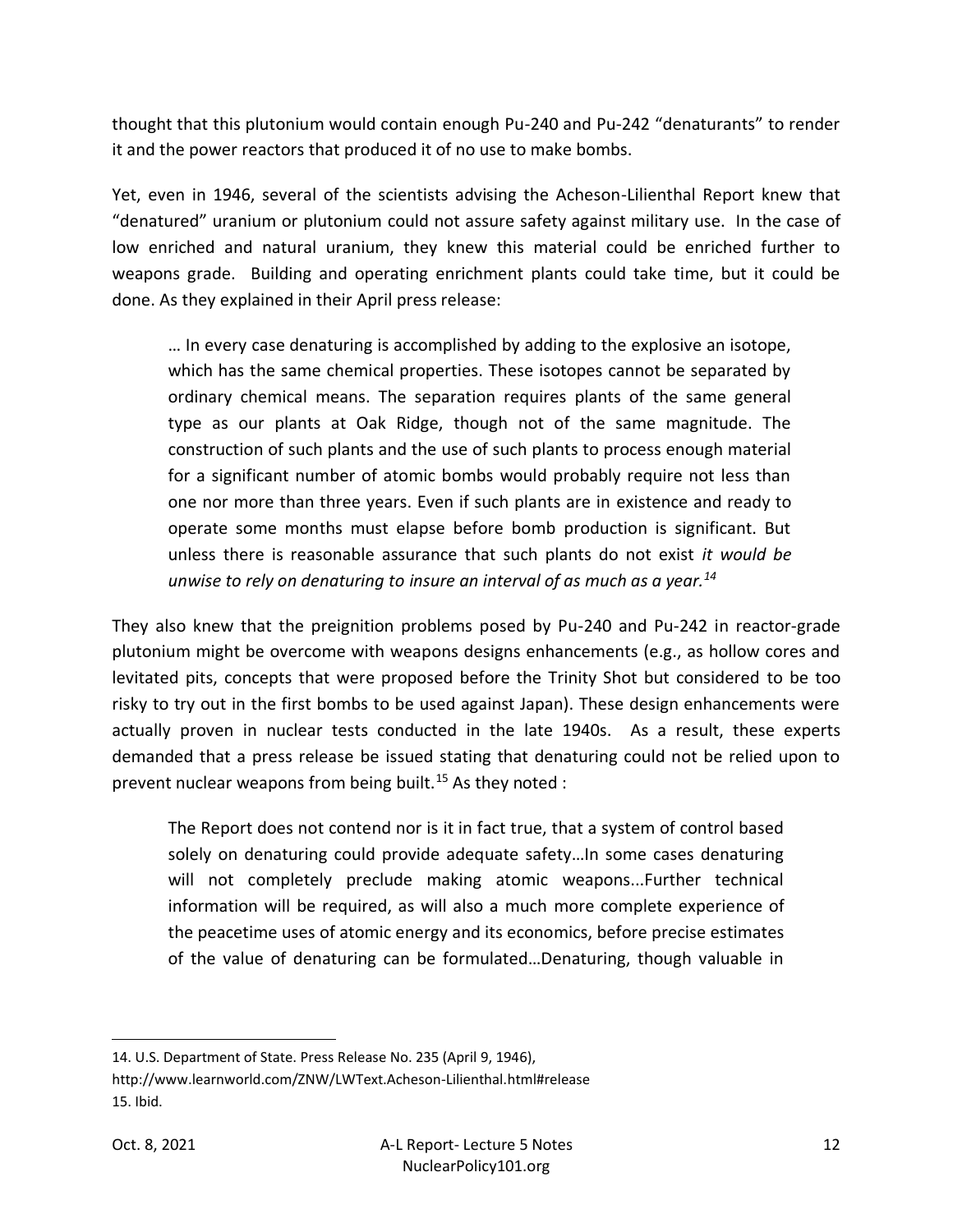adding to the flexibility of a system of controls, cannot of itself eliminate the dangers of atomic warfare.<sup>16</sup>

This press release was itself a demonstration of another key point raised in the Acheson-Lilienthal Report—that the line between what was safe and dangerous would move as scientists' understanding of nuclear energy and weapons designs progressed. We know that power reactor plutonium can be used to make multi-kiloton or higher yield nuclear weapons.<sup>17</sup>

#### *Nuclear controls by inspections alone: Doomed to fail*

In addition to making a distinction between what was safe and dangerous, the Acheson-Lilienthal Report emphasized that any system of control over nuclear energy that depended solely on inspections was doomed to fail. Again, the report's authors used the example of plutonium and plutonium production piles to make their point:

Assume an international agreement barring use of the plutonium in a bomb, but permitting use of the pile for heat or power. No system of inspection, we have concluded, could afford any reasonable security against the diversion of such materials to the purposes of war. If nations may engage in this dangerous field, and only national good faith and international policing stand in the way, *the very existence of the prohibition against the use of such piles to produce fissionable material suitable for bombs would tend to stimulate and encourage surreptitious evasions.* This danger in the situation is attributable to the fact that this potentially hazardous activity is carried on by nations or their citizens…. So long as intrinsically dangerous activities may be carried on by nations, rivalries are inevitable and fears are engendered that place so great a pressure upon a system of international enforcement by police methods that no degree of ingenuity or technical competence could possibly hope to cope with them…We are convinced that *if the production of fissionable materials by national governments (or by private organizations under their control) is permitted, systems of inspection cannot by themselves made "effective safeguards* to

<sup>16.</sup> Ibid.

<sup>17.</sup> See, e.g., Sokolski, 17-19; Victor Gilinsky, Harmon Hubbard, and Marvin Miller, "Fresh Examination of the Proliferation Dangers of Light Water Reactors," *Nonproliferation Policy Education Center*, Updated March 2017, originally published October 22, 2004,

http://npolicy.org/article\_file/1701\_Fresh\_Examination\_of\_LWR\_Proliferation\_Dangers.pdf; and Arthur Steiner, Denaturing Through the Years, AJS 10-6-75.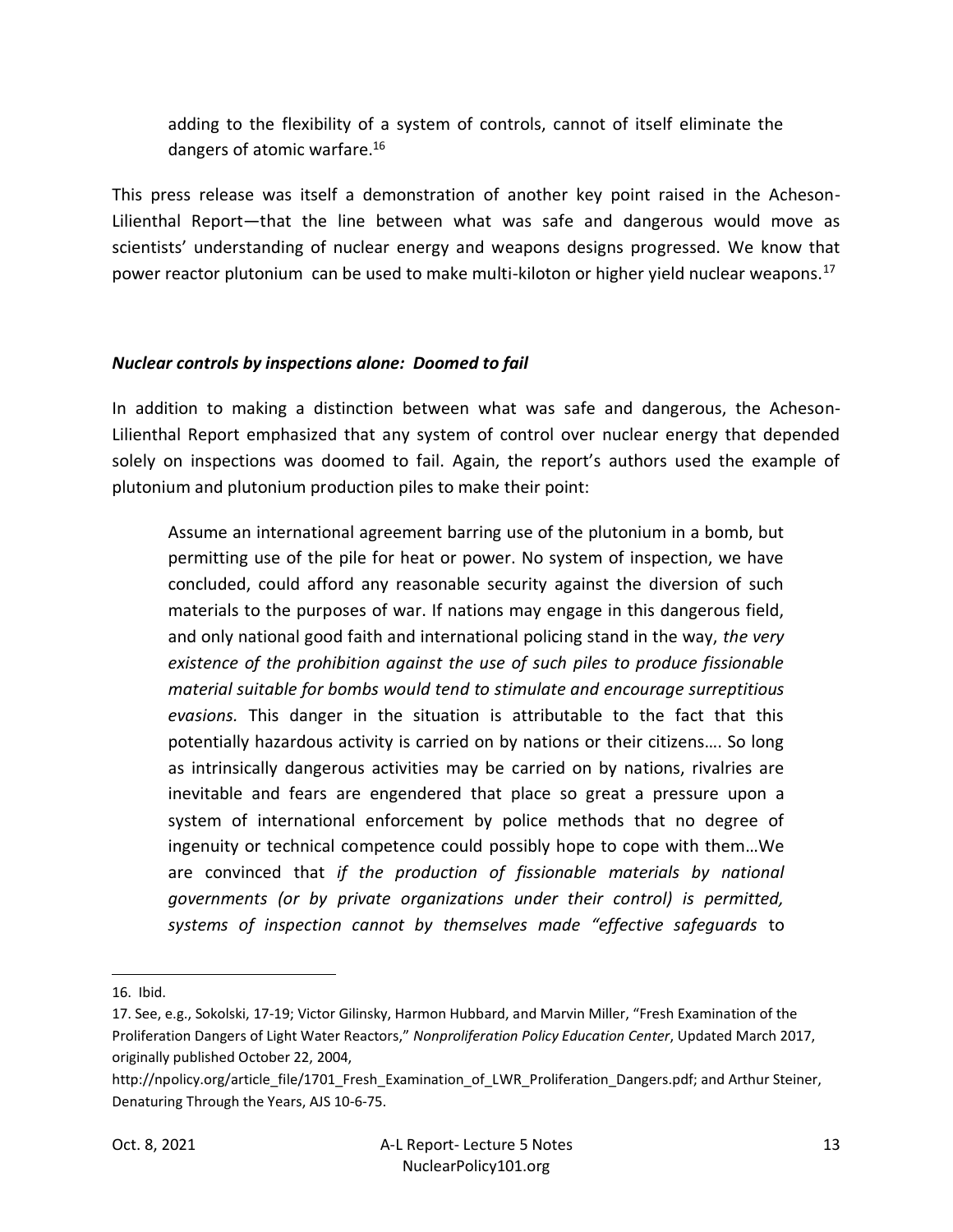protect complying states against the hazards of violations and evasions."*…In short, any system based on outlawing the purely military development of atomic energy and relying solely on inspection for enforcement would at the outset be surrounded by conditions which would destroy the system.*<sup>18</sup>

That is why the report insisted that dangerous nuclear activities and materials had to be owned and operated by an international authority. This view is much tougher than what is popular today. In fact, the current nonproliferation regime allows states to enrich uranium and chemically separate plutonium from spent reactor fuel. The regime also allows states to possess highly enriched uranium and separated plutonium and to operate any kind of reactor. More important, it relies entirely on inspection and police type methods—the very approach the Acheson-Lilienthal Report warned could never work.

#### *True safeguards must set off alarms early enough to prevent bombs from being built*

The report also had a very strict view about what nuclear safeguards required of nationally owned nuclear materials and facilities. The most important of the required attributes is what is now commonly referred to as timely warning. As the Acheson-Lilienthal Report made clear, any effective nuclear safeguard against military diversions had to provide

unambiguous and reliable danger signals if a nation takes steps that do or may indicate the beginning of atomic warfare. Those danger signals must flash early enough to leave time adequate to permit other nations—alone or in concert—to take appropriate action*.* 19

The notion here is that an inspection regime must be able to reliably detect possible military diversions early enough to allow outside parties to intervene to prevent the diversion from resulting in a working nuclear bomb. Thus, small research reactors could be safeguarded since it might take 10 years or more for a military diversion to succeed in diverting enough plutonium from such plants to make a single weapon and diversion activities surely could be detected well before a bomb was actually made.

Trying to safeguard weapons usable uranium or plutonium, on the other hand, would be impractical since these materials could be inserted into an implosion or gun device in a matter of days or hours. That is why the Acheson-Lilienthal Report listed so many materials and activities as being too dangerous to allow nations to own and operate themselves: The report's

<sup>18.</sup> Acheson-Lilienthal Report, 4-5, 8.

<sup>19.</sup> Ibid., 9.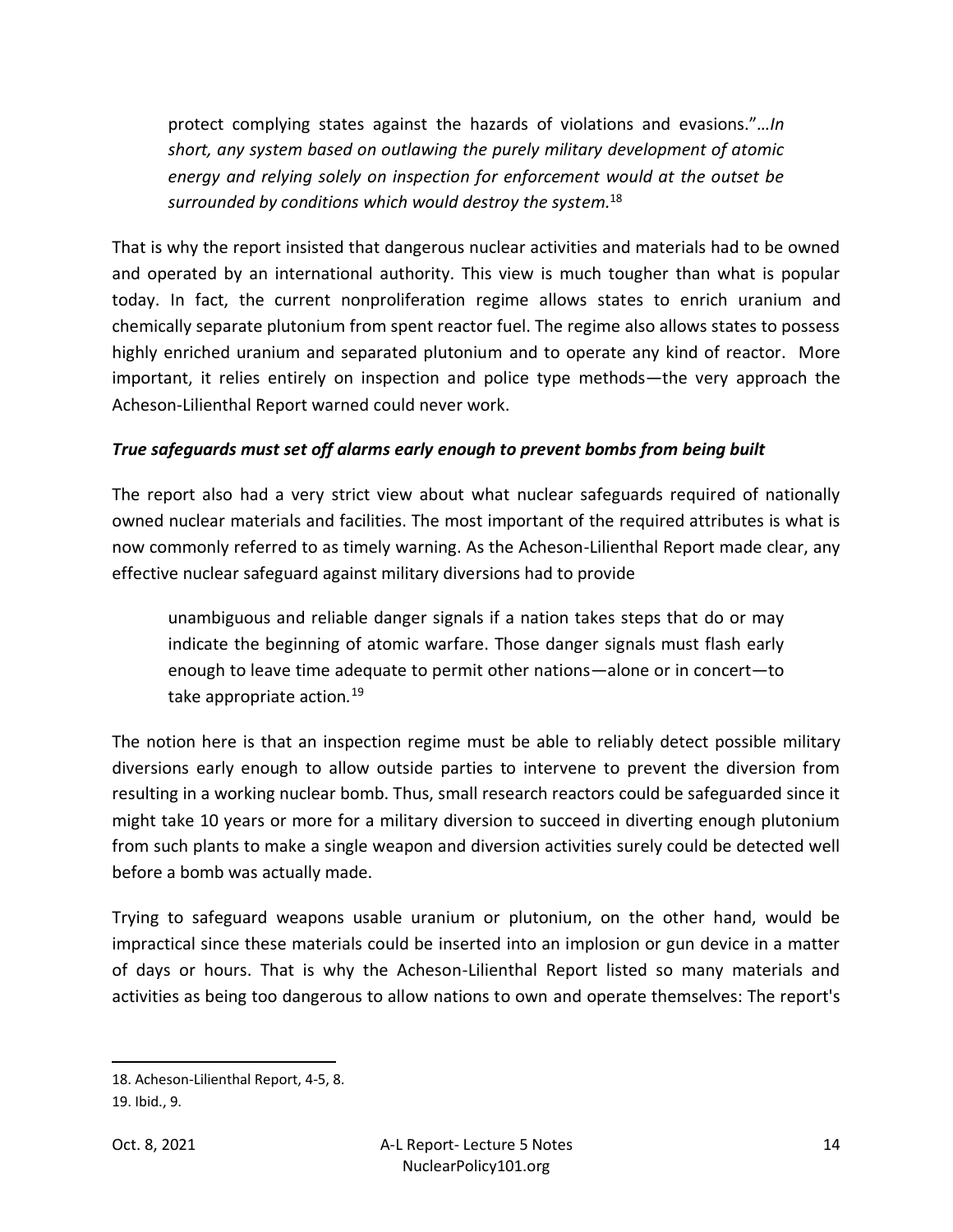authors knew inspections alone could not safeguard these activities and materials against being diverted quickly to make bombs.

#### *Enforcement: Going to War against Violators*

When it came to enforcement, the Acheson-Lilienthal Report relied heavily on states being willing to go to war. It recommended that the International Atomic Energy Authority operate dangerous plants capable of making nuclear weapons materials in a variety of locations globally so that if any state chose to violate the Authority's prohibitions by seizing such plants, the states most threatened by such acts "of atomic war" could use International Atomic Energy Authority plants in their region to arm themselves if needed. Other aggrieved states would be expected to declare war on the violating party. The report's authors argued that it was most unlikely that any state would actually use nuclear arms in such a war since it would take "a year or more" before any party could acquire such weapons:

With appropriate world-wide distribution of stockpiles and facilities; with design rendered as little dangerous as possible; with stockpiles of dangerous materials kept at the lowest level consistent with good economics and engineering; there will be no need for a sense of insecurity on the part of any of the major powers. *Seizures will afford no immediate tactical advantage. They would in fact be an instantaneous dramatic danger signal, and they would permit, under the conditions stated, a substantial period of time for other nations to take all possible measures of defense. For it should be borne in mind that even if facilities are seized, a year or more would be required after seizure before atomic weapons could be produced in quantities sufficient to have an important influence on the outcome of war.* Considering the psychological factors in public opinion, the fixing of danger signals that are clear, simple, and vivid seems to us of utmost importance.<sup>20</sup>

Bernard Baruch, who was asked by President Truman to turn the Acheson-Lilienthal Report's findings into an actual proposal for consideration by the United Nations, though, thought this approach to enforcement was too crude as it relied in all cases on states entering into a state of war unilaterally. He suggested in his UN version of the Acheson-Lilienthal Report that

<sup>20.</sup> Ibid., 48.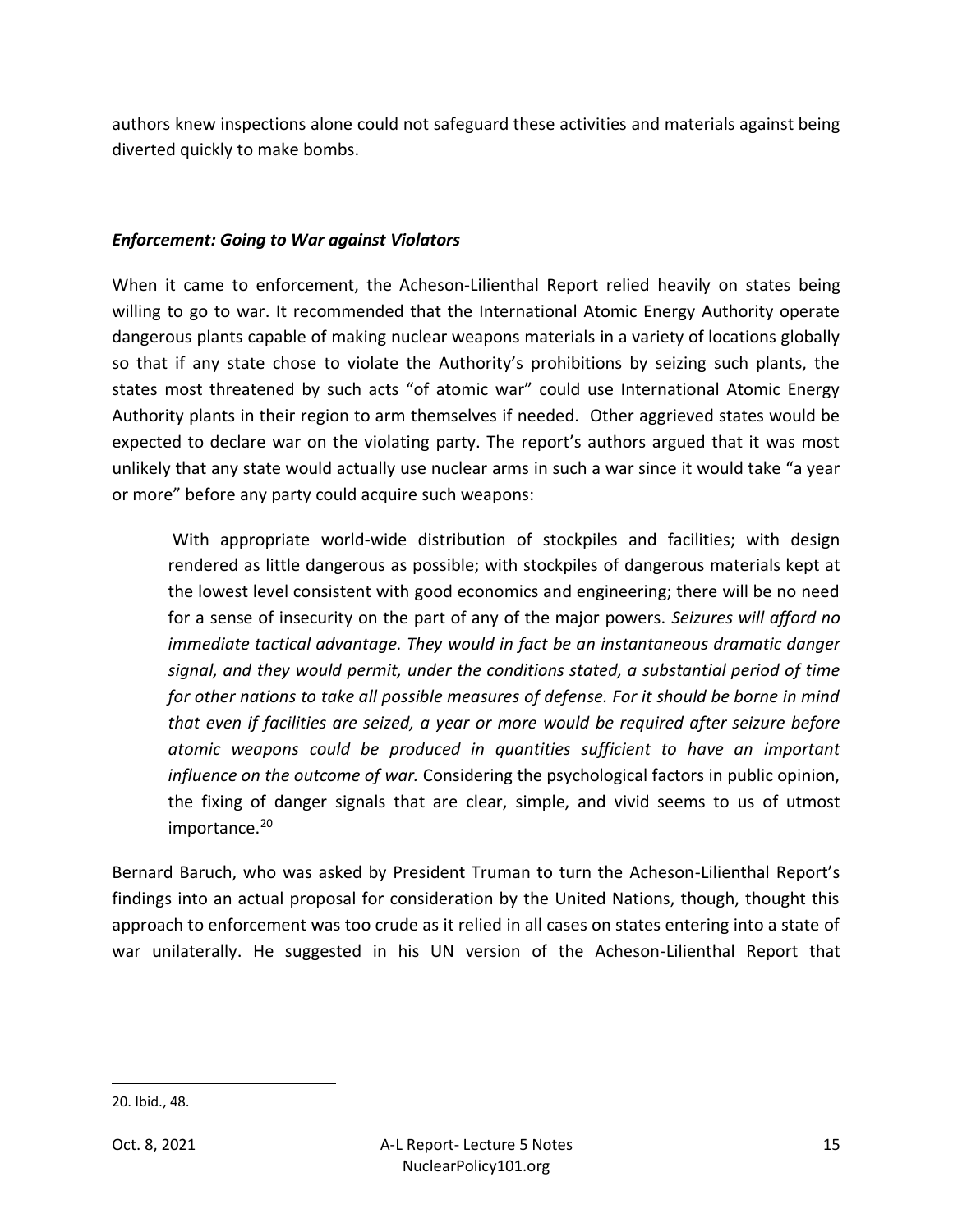appropriate or "condign" punishments be decided upon in advance for a variety of infractions from minor violations to the worst.<sup>21</sup>

#### *Limiting nuclear power economically*

As for promoting the use of nuclear power, the Acheson-Lilienthal Report was optimistic that nuclear power might yet become economical but skeptical that this might be achieved anytime soon. It would take time for the International Atomic Energy Authority to produce enough "denatured" plutonium fuel to run such power plants. For every kilowatt of power produced in a nationally owned power plant, the report thought the International Atomic Energy Authority would have to own and operate a kilowatt of plutonium production reactors in order to produce enough "denatured" plutonium to run a nationally owned power plant. Half of the world's reactors, in short, would be military production reactors (e.g., heavy water, graphite or fast reactors) owned and operated by the International Atomic Energy Authority. In any case, when it came to determining where power plants might be sited to optimize their economical use, the Acheson-Lilienthal Report sensibly recommended relying heavily on economic market signals:

The problem of power producing piles should be somewhat less difficult in the case of the non-dangerous plants. In these, fissionable materials will be denatured. The charter should be able to provide for their allocation of this type of plant in accordance with more conventional economic standards. It might be possible to provide that they should be located on the basis of competitive bids among interested nations. On such a basis, countries with ample power resources in water, coal, or oil would limit their bids to those warranted by the costs of alternative sources. Those countries having few or expensive ordinary sources of power might bid higher, but below the cost of other alternatives. In this way the maximum usefulness of fissionable materials with the greatest conservation of other sources of power would be secured.<sup>22</sup>

<sup>21</sup>. One issue with this plan, though, was that the UN charter's condition that penalization of UN members only come after the approval of the UN Security Council and its five great power members, see Sokolski, 16. 22. Acheson-Lilienthal Report, 49